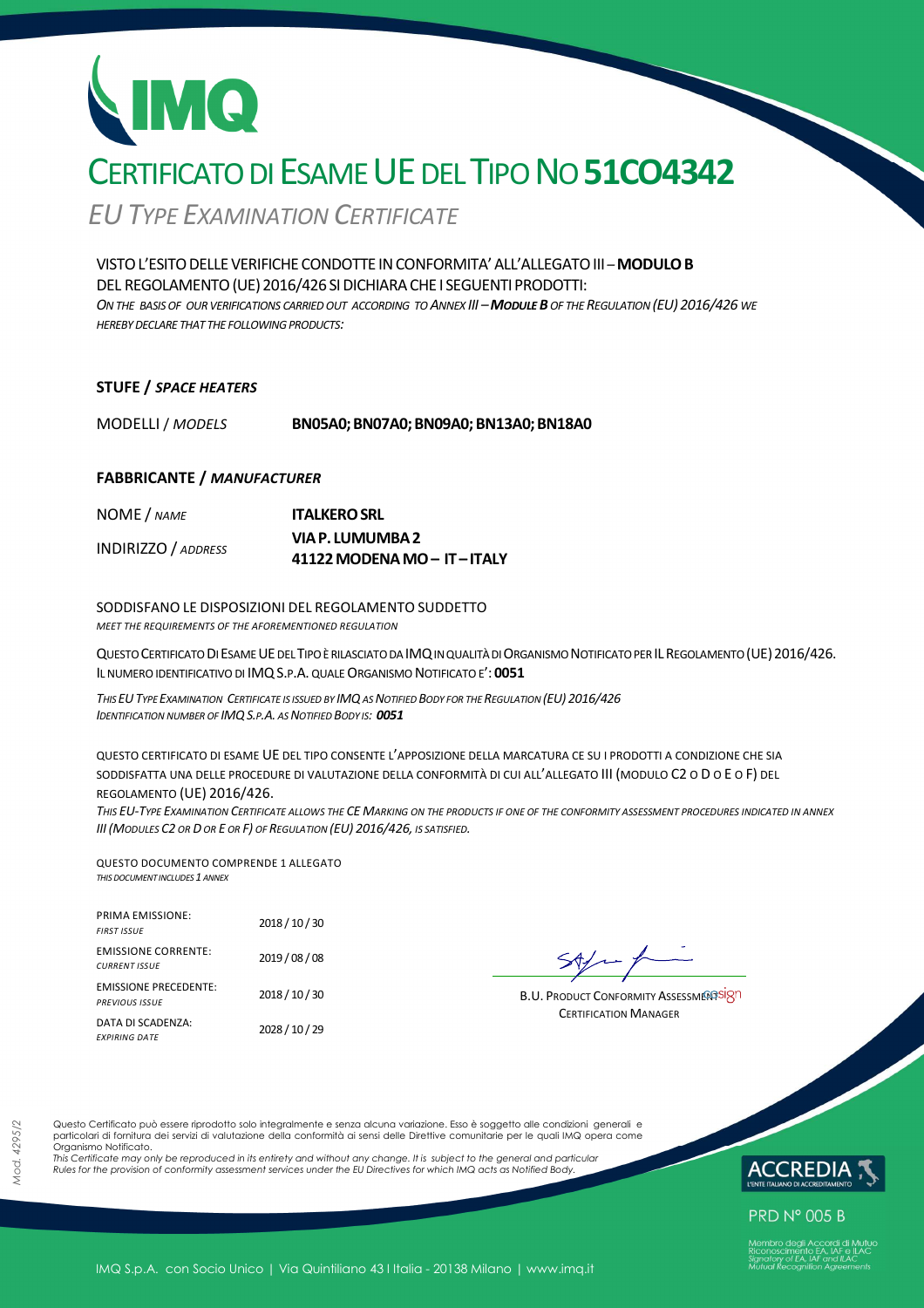

Rea Milano 1595884 Registro Imprese Milano 12898410159 C F /P I. 12898410159 Capitale Sociale € 4.000.000



CE

**Allegato al Certificato di Esame CE/UE di Tipo Annex to EC/EU Type Examination Certificate**

Prima emissione | First issue 2018-10-30 Emissione corrente | Current issue 2019-08-08 Emissione precedente | Previous issue 2018-10-30

**Marcatura | Marking**

#### **Prodotto | Product**

### **Stufe Space heaters**

| <b>Fabbricante   Manufacturer</b> |  |
|-----------------------------------|--|
|-----------------------------------|--|

**ITALKERO SRL VIA P. LUMUMBA 2 41122 MODENA MO IT - Italy**

# $\epsilon$

#### **Costruito presso (sito produttivo) | Manufactured at (factory location)**

VIA P. LUMUMBA 2 41122 MODENA MO Italy

#### **Norme Standards**

EN 509:1999 EN 509:1999/A1:2003 EN 509:1999/A2:2004

EN 509:1999 EN 509:1999/A1:2003 EN 509:1999/A2:2004

#### GP19-0042768-01

#### **Caratteristiche tecniche | Technical characteristics**

**Rapporti | Test Reports**

Tipo di installazione | Type of installation **BAS**

#### **Articoli (con dettagli) | Articles (with details)**

| AR.SOOCKA |                                                      |  |
|-----------|------------------------------------------------------|--|
|           | Marca / Trade mark ITALKERO                          |  |
|           | Modello   Model BN13A0                               |  |
|           | Portata termica nominale / Nominal heat input 12,0kW |  |
|           | Portata termica ridotta   Minimum heat input 5,0kW   |  |
| AR.SOOCKB |                                                      |  |
|           | Marca / Trade mark ITALKERO                          |  |
|           | Modello   Model BN05A0                               |  |
|           | Portata termica nominale   Nominal heat input 8.3kW  |  |
|           | Portata termica ridotta   Minimum heat input 3.3kW   |  |
| AR.SOOCKC |                                                      |  |
|           | Marca / Trade mark ITALKERO                          |  |
|           | Modello   Model BN07A0                               |  |
|           | Portata termica nominale   Nominal heat input 10,0kW |  |
|           | Portata termica ridotta   Minimum heat input 4,0kW   |  |
| AR.SOOCKD |                                                      |  |
|           | Marca / Trade mark ITALKERO                          |  |
|           | Modello   Model BN09A0                               |  |
|           | Portata termica nominale   Nominal heat input 10,0kW |  |
|           | Portata termica ridotta   Minimum heat input 4,0kW   |  |
| AR.SOOCKE |                                                      |  |
|           | Marca / Trade mark ITALKERO                          |  |
|           | Modello   Model BN18A0                               |  |
|           | Portata termica nominale   Nominal heat input 15,0kW |  |
|           | Portata termica ridotta   Minimum heat input 8,0kW   |  |
|           |                                                      |  |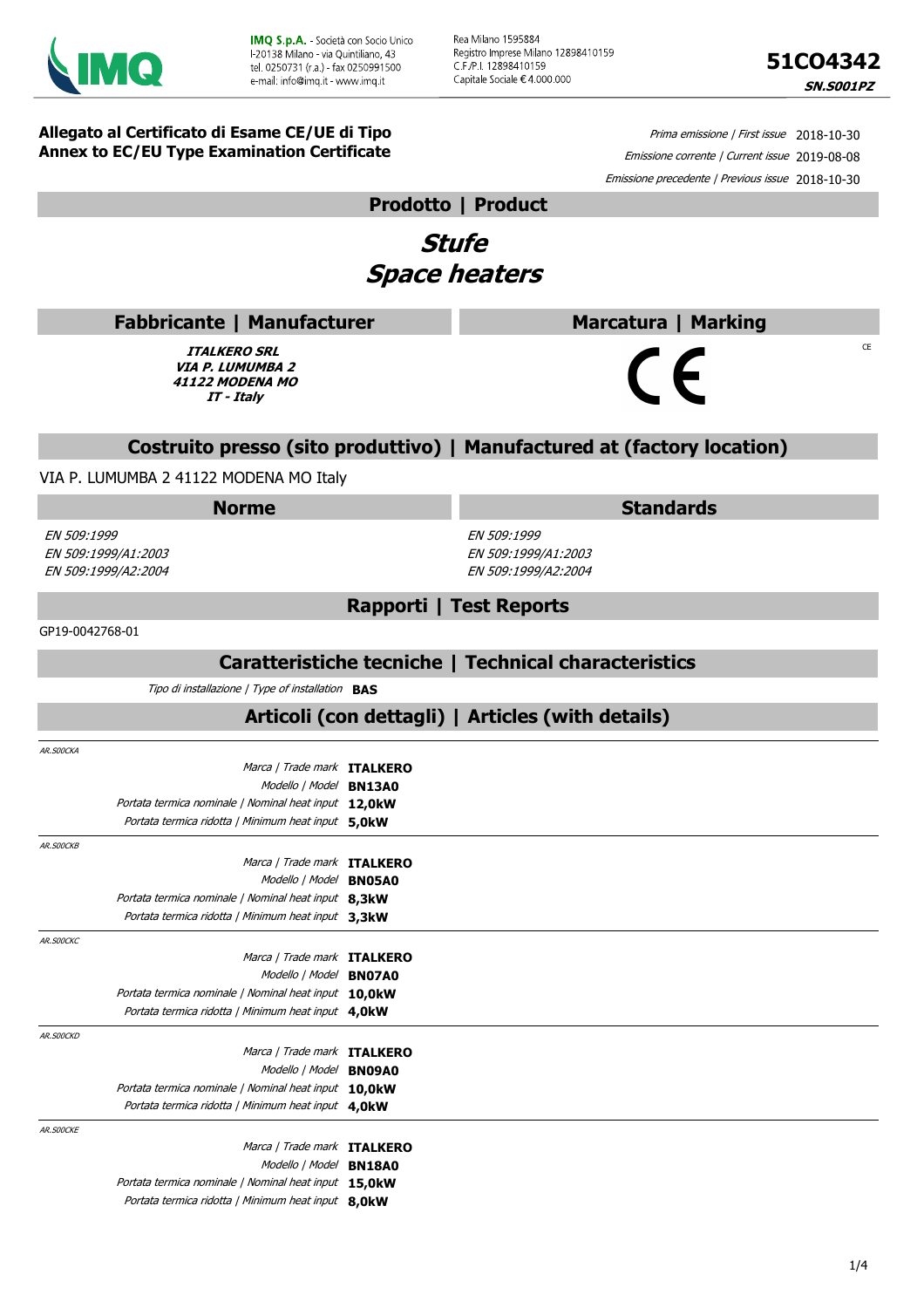

Rea Milano 1595884 Registro Imprese Milano 12898410159 C.F./P.I. 12898410159 Capitale Sociale €4 000.000



#### **Allegato al Certificato di Esame CE/UE di Tipo Annex to EC/EU Type Examination Certificate**

Prima emissione | First issue 2018-10-30

Emissione corrente | Current issue 2019-08-08 Emissione precedente | Previous issue 2018-10-30

#### **Ulteriori informazioni |Additional Information**

Gli apparecchi sono adatti al funzionamento con il gas Bio-Propano purchè sia appropriato per il gruppo gas di prova B/P e il Bio-Metano sia appropriato per la prova gruppo di gas H. / The appliances are able to work with BIO-Propani and BIO-Methnane, provided Bio Propane is appropriate for test gas-group B/P and the Bio Methane is appropriate for test gas group H.

#### **Paesi di destinazione | Countries of destination**

| Paesi di destinazione/Countries of destination | Sigla/Code | Categorie/Categories | Gas e pressioni/Gas and supply pressures |
|------------------------------------------------|------------|----------------------|------------------------------------------|
| ALBANIA/ALBANIA                                | AL         | $13+$                | G30/G31=28-30/37mbar                     |
| ALBANIA/ALBANIA                                | AL         | I <sub>2</sub> H     | $G20 = 20$ mbar                          |
| ALBANIA/ALBANIA                                | AL         | I3B/P                | G30/G31=30mbar                           |
| AUSTRIA/AUSTRIA                                | AT         | I <sub>2</sub> H     | $G20 = 20$ mbar                          |
| AUSTRIA/AUSTRIA                                | AT         | I3B/P                | G30/G31=50mbar                           |
| BELGIO/BELGIUM                                 | BE         | $13+$                | G30/G31=28-30/37mbar                     |
| BULGARIA/BULGARIA                              | ΒG         | I <sub>2</sub> H     | $G20 = 20$ mbar                          |
| BULGARIA/BULGARIA                              | BG         | I3B/P                | G30/G31=30mbar                           |
| CIPRO/CYPRUS                                   | <b>CY</b>  | I3B/P                | G30/G31=30mbar                           |
| CIPRO/CYPRUS                                   | <b>CY</b>  | I <sub>2</sub> H     | $G20 = 20$ mbar                          |
| CIPRO/CYPRUS                                   | <b>CY</b>  | $I3+$                | G30/G31=28-30/37mbar                     |
| CROAZIA/CROATIA                                | HR.        | I <sub>2</sub> H     | $G20 = 20$ mbar                          |
| CROAZIA/CROATIA                                | <b>HR</b>  | I3B/P                | G30/G31=30mbar                           |
| DANIMARCA/DENMARK                              | DK         | I2H                  | $G20 = 20$ mbar                          |
| DANIMARCA/DENMARK                              | DK         | I3B/P                | G30/G31=30mbar                           |
| ESTONIA/ESTONIA                                | EE         | I <sub>2</sub> H     | $G20 = 20$ mbar                          |
| ESTONIA/ESTONIA                                | EE         | I3B/P                | G30/G31=30mbar                           |
| FINLANDIA/FINLAND                              | FI         | I3B/P                | G30/G31=30mbar                           |
| FINLANDIA/FINLAND                              | FI         | I <sub>2</sub> H     | $G20 = 20mbar$                           |
| FRANCIA/FRANCE                                 | <b>FR</b>  | $13+$                | G30/G31=28-30/37mbar                     |
| <b>GERMANIA/GERMANY</b>                        | DE         | I2ELL                | $G20 = 20mbar$<br>$G25 = 20mbar$         |
| GERMANIA/GERMANY                               | DE         | I3B/P                | G30/G31=50mbar                           |
| <b>GRECIA/GREECE</b>                           | <b>GR</b>  | I2H                  | $G20 = 20$ mbar                          |
| GRECIA/GREECE                                  | GR         | $13+$                | G30/G31=28-30/37mbar                     |
| <b>GRECIA/GREECE</b>                           | GR         | I3B/P                | G30/G31=30mbar                           |
| IRLANDA/IRELAND                                | IE         | I <sub>2</sub> H     | $G20 = 20mbar$                           |
| IRLANDA/IRELAND                                | $\rm IE$   | $13+$                | G30/G31=28-30/37mbar                     |
| ISLANDA/ICELAND                                | IS         | I3B/P                | G30/G31=30mbar                           |
| ITALIA/ITALY                                   | IT         | $13+$                | G30/G31=28-30/37mbar                     |
| ITALIA/ITALY                                   | $\rm{IT}$  | I <sub>2</sub> H     | $G20 = 20mbar$                           |
| LETTONIA/LATVIA                                | LV         | I <sub>2</sub> H     | $G20 = 20mbar$                           |
| LETTONIA/LATVIA                                | LV         | I3B/P                | G30/G31=30mbar                           |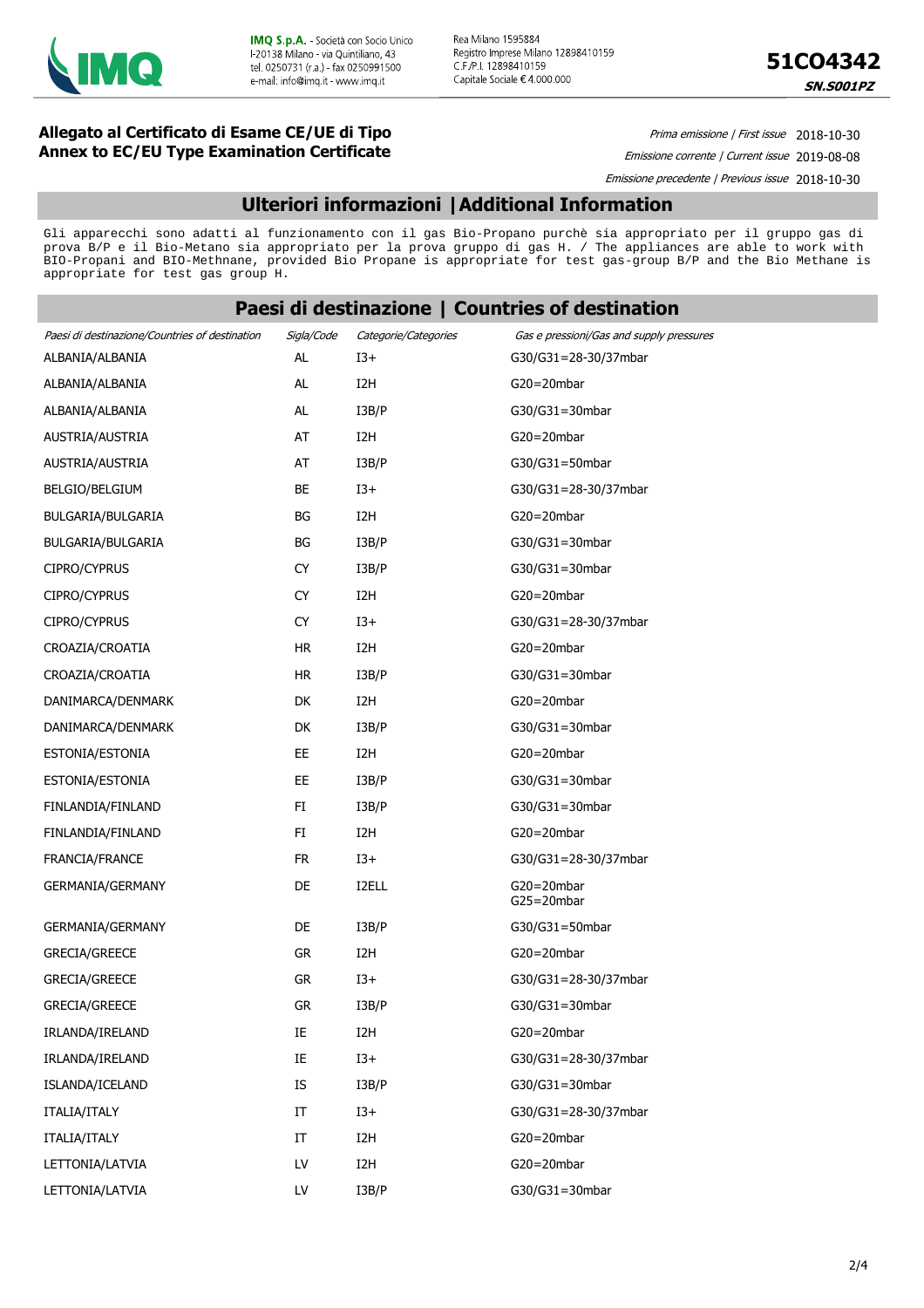



Prima emissione | First issue 2018-10-30 Emissione corrente | Current issue 2019-08-08

#### **Allegato al Certificato di Esame CE/UE di Tipo Annex to EC/EU Type Examination Certificate**

|                                 |           |                  | Emissione precedente   Previous issue 2018-10-30 |
|---------------------------------|-----------|------------------|--------------------------------------------------|
| LITUANIA/LITHUANIA              | LT.       | I <sub>2</sub> H | $G20 = 20$ mbar                                  |
| LITUANIA/LITHUANIA              | LT        | $I3+$            | G30/G31=28-30/37mbar                             |
| LITUANIA/LITHUANIA              | LT.       | I3B/P            | G30/G31=30mbar                                   |
| LUSSEMBURGO/LUXEMBURG           | LU        | I <sub>2</sub> E | G20=20mbar                                       |
| MACEDONIA/REPUBLIC OF MACEDONIA | МK        | I3B/P            | G30/G31=30mbar                                   |
| MACEDONIA/REPUBLIC OF MACEDONIA | МK        | I <sub>2</sub> H | $G20 = 20$ mbar                                  |
| MACEDONIA/REPUBLIC OF MACEDONIA | МK        | $I3+$            | G30/G31=28-30/37mbar                             |
| MALTA/MALTA                     | МT        | I3B/P            | $G30/G31 = 30mbar$                               |
| NORVEGIA/NORWAY                 | <b>NO</b> | I3B/P            | G30/G31=30mbar                                   |
| NORVEGIA/NORWAY                 | <b>NO</b> | I <sub>2</sub> H | $G20 = 20$ mbar                                  |
| PAESI BASSI/NETHERLANDS         | <b>NL</b> | I3B/P            | $G30/G31 = 30mbar$                               |
| PAESI BASSI/NETHERLANDS         | <b>NL</b> | I2L              | $G25 = 25$ mbar                                  |
| POLONIA/POLAND                  | PL        | I <sub>2</sub> E | $G20 = 20$ mbar                                  |
| PORTOGALLO/PORTUGAL             | PT        | $I3+$            | G30/G31=28-30/37mbar                             |
| PORTOGALLO/PORTUGAL             | PT        | I3B/P            | G30/G31=30mbar                                   |
| PORTOGALLO/PORTUGAL             | PT        | I <sub>2</sub> H | $G20 = 20$ mbar                                  |
| REGNO UNITO/UNITED KINGDOM      | GB        | I <sub>2</sub> H | $G20 = 20$ mbar                                  |
| REGNO UNITO/UNITED KINGDOM      | GB        | $I3+$            | G30/G31=28-30/37mbar                             |
| REPUBBLICA CECA/CZECH REPUBLIC  | CZ        | I <sub>2</sub> H | $G20 = 20$ mbar                                  |
| REPUBBLICA CECA/CZECH REPUBLIC  | CZ        | $I3+$            | G30/G31=28-30/37mbar                             |
| ROMANIA/ROMANIA                 | <b>RO</b> | I <sub>2</sub> H | $G20 = 20mbar$                                   |
| ROMANIA/ROMANIA                 | <b>RO</b> | I3B/P            | G30/G31=30mbar                                   |
| ROMANIA/ROMANIA                 | <b>RO</b> | I <sub>2</sub> E | $G20 = 20$ mbar                                  |
| ROMANIA/ROMANIA                 | <b>RO</b> | I <sub>2</sub> L | G25=20mbar                                       |
| SLOVACCHIA/SLOVAKIA             | <b>SK</b> | I <sub>2</sub> H | $G20 = 20$ mbar                                  |
| SLOVACCHIA/SLOVAKIA             | SK        | $I3+$            | G30/G31=28-30/37mbar                             |
| SLOVACCHIA/SLOVAKIA             | SK        | I3B/P            | G30/G31=30mbar                                   |
| SLOVACCHIA/SLOVAKIA             | SK        | I3B/P            | $G30/G31 = 50mbar$                               |
| SLOVENIA/SLOVENIA               | SI        | I3B/P            | $G30/G31 = 30mbar$                               |
| SLOVENIA/SLOVENIA               | SI        | I <sub>2</sub> H | $G20 = 20mbar$                                   |
| SLOVENIA/SLOVENIA               | SI        | $13+$            | G30/G31=28-30/37mbar                             |
| SPAGNA/SPAIN                    | ES        | I <sub>2</sub> H | $G20 = 20mbar$                                   |
| SPAGNA/SPAIN                    | ES        | $I3+$            | G30/G31=28-30/37mbar                             |
| SVEZIA/SWEDEN                   | <b>SE</b> | I <sub>2</sub> H | $G20 = 20mbar$                                   |
| SVEZIA/SWEDEN                   | <b>SE</b> | I3B/P            | G30/G31=30mbar                                   |
| SVIZZERA/SWITZERLAND            | <b>CH</b> | I <sub>2</sub> H | $G20 = 20mbar$                                   |
| SVIZZERA/SWITZERLAND            | <b>CH</b> | $I3+$            | G30/G31=28-30/37mbar                             |
| SVIZZERA/SWITZERLAND            | CH        | I3B/P            | G30/G31=50mbar                                   |
| TURCHIA/TURKEY                  | <b>TR</b> | I <sub>2</sub> H | G20=20mbar                                       |